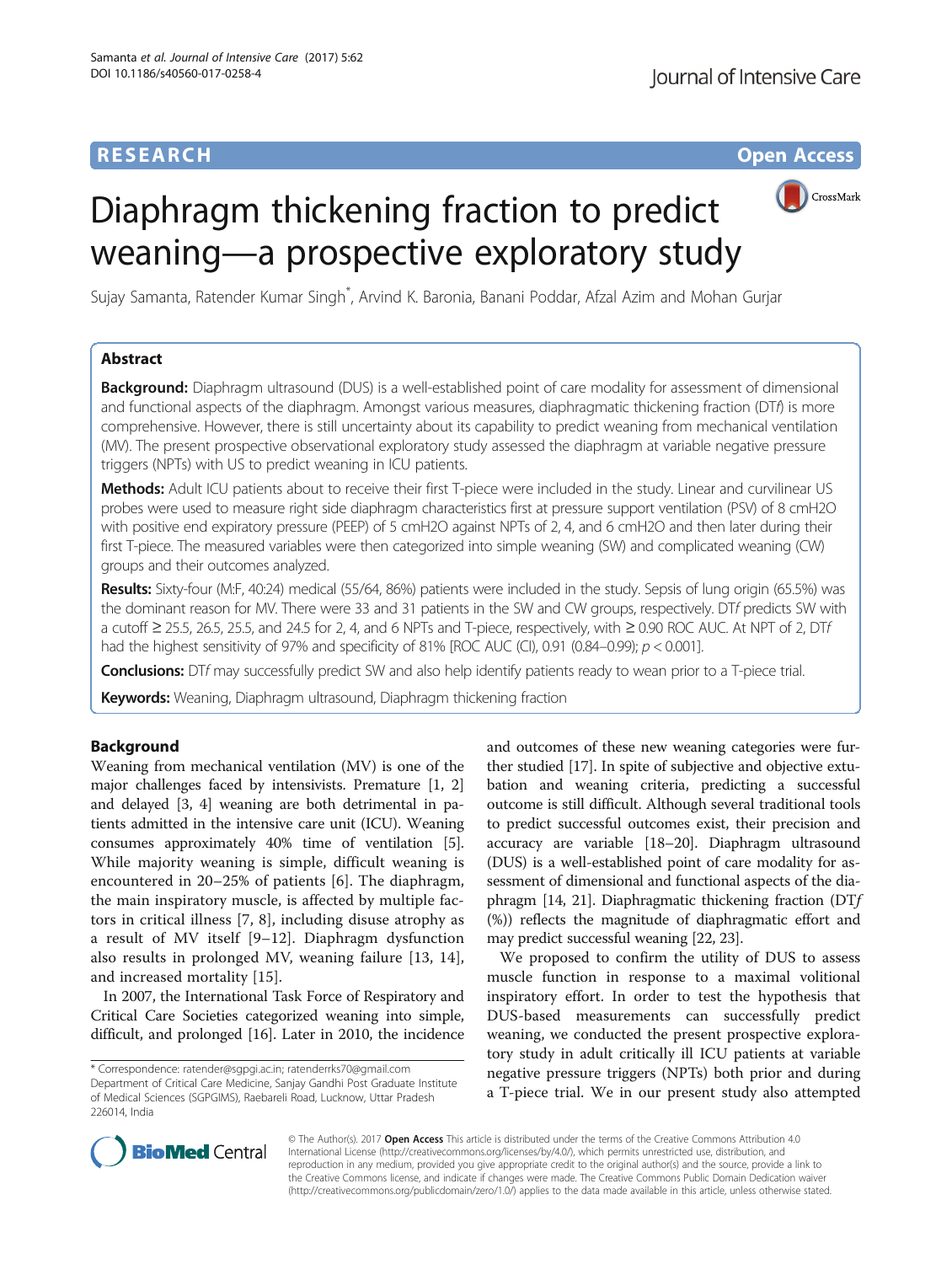to explore DUS-based parameters in the abovementioned weaning categories.

#### **Methods**

# Ethics and consent

After prior approval from the ethics committee (Sanjay Gandhi Post Graduate Institute of Medical Sciences, Lucknow, UP, India) and obtaining patient's written informed consent, we conducted the present prospective exploratory study. The study period was from January 2015 to June 2016. A 12-bed closed, medical, surgical, adult, and pediatric ICU of a tertiary care referral hospital and academic institute in north of India was used for this purpose. The clinical management of patients was at the discretion of the ICU treating team in accordance with the contemporary best ICU practices. No interventions or therapy was modified based on the study findings.

#### Inclusion criteria

Patients aged  $\geq 18$  years, admitted to ICU and receiving MV longer than 24 h and about to be subjected to their first T-piece after satisfying conventional criteria for ready to wean from ventilator, were enrolled in the study. DUS examinations were performed initially at pressure support ventilation (PSV) with variable NPTs, and then 6–12 h later during the first T-piece trial.

#### Exclusion criteria

Patients aged < 18 years, ventilated for less than 24 h, with preexisting diaphragm disease, increased intraabdominal pressure, any breach in skin preventing DUS examinations in subcostal area, phrenic nerve palsy, and refusal of consent were excluded from study. Patients who deteriorated with application of PSV at NPTs or during the T-piece were also excluded.

#### Study protocol

Patients on MV received their first T-piece when they were afebrile, alert, cooperative, and hemodynamically stable without vasopressor support and  $PaO<sub>2</sub>/FiO<sub>2</sub>$  ratio > 200 was achievable at  $FiO<sub>2</sub> < 0.5$  with positive end expiratory pressure (PEEP)  $\leq$  5 cmH2O and respiratory rate of  $\lt$ 30 breaths per minute. The patients who were considered ready to wean from MV as per the above indices were included in the assessment of increasing ventilatory burden by subjecting them to non-randomized NPTs of 2, 4, and 6 during PSV of 8 cmH2O with PEEP 5 cmH2O. A period of 30 min of PSV without NPT was mandated to prevent exhaustion from burden of the test. Patients who successfully tolerated the variable NPT trial subsequently received their first T-piece trial after 6–12 h to prevent influence of any burden of test on the outcome of T-piece. Both PSV at NPTs and the T-piece trials were performed in semi-recumbent position. Decisions about tolerability

of NPTs, T-piece, extubation, repeat T-piece, and or tracheostomy were as per the clinical judgment of the physician in-charge of the patient and were not in any way based on DUS measurements.

# Diaphragm ultrasound

DUS measurements were performed on the right subcostal side using both brightness (B) and motion (M) mode.

# Ultrasound machine and probe

High-resolution linear and curvilinear US probes of 10 and 3.5–5 MHz (FUJIFILM SonoSite, Inc.) were used to measure the diaphragm thickness (DT) and diaphragmatic excursion [amplitude (AMP)] respectively using both B and M modes.

#### Probe placement

Both the amplitude and speed of contraction were assessed by placing the curvilinear probe on the right subcostal margin between the mid-clavicular and anterior axillary line allowing placement of the M mode line parallel to the excursion of the diaphragm. DT was measured in the zone of apposition of the diaphragm and rib cage in the mid-axillary line between the eighth and tenth intercostal space. The right-sided DUS measurements were used because of their reproducibility and feasibility in MV patients [\[21\]](#page-8-0).

### **Measurements**

DT [at end of inspiration  $(i)$  and expiration  $(e)$ ], AMP [centimeters (cm)], and speed of contraction [SPcont (cm/s)] were measured. The DT $f$  (%) was calculated as the difference between DTi and DTe divided by  $DTe \times$ 100. These measurements were performed by a single intensivist experienced in performing DUS. In order to minimize intra-observer variability to less than 10% and establish reproducibility, an average of three readings measured in at least three sessions each lasting 10– 15 min was ensured.

#### Inspiratory effort capacity

Within 6–12 h preceding the first T-piece, each patient was subjected to NPTs of 2, 4, and 6 cmH<sub>2</sub>O at PSV of 8 and 5 cmH2O PEEP for a minimum period of 20 min each to achieve a steady state. The measurements were recorded at the end of the 20th minute. Cooperative patient was instructed to perform breathing to total lung capacity (TLC) and then to exhale to residual volume (RV). DUS measurements at TLC and RV were then recorded. These points were considered as surrogates of end-inspiration and end-expiration respectively [\[22](#page-8-0)]. Several images of the diaphragm were captured and stored, including at least three at the point of maximum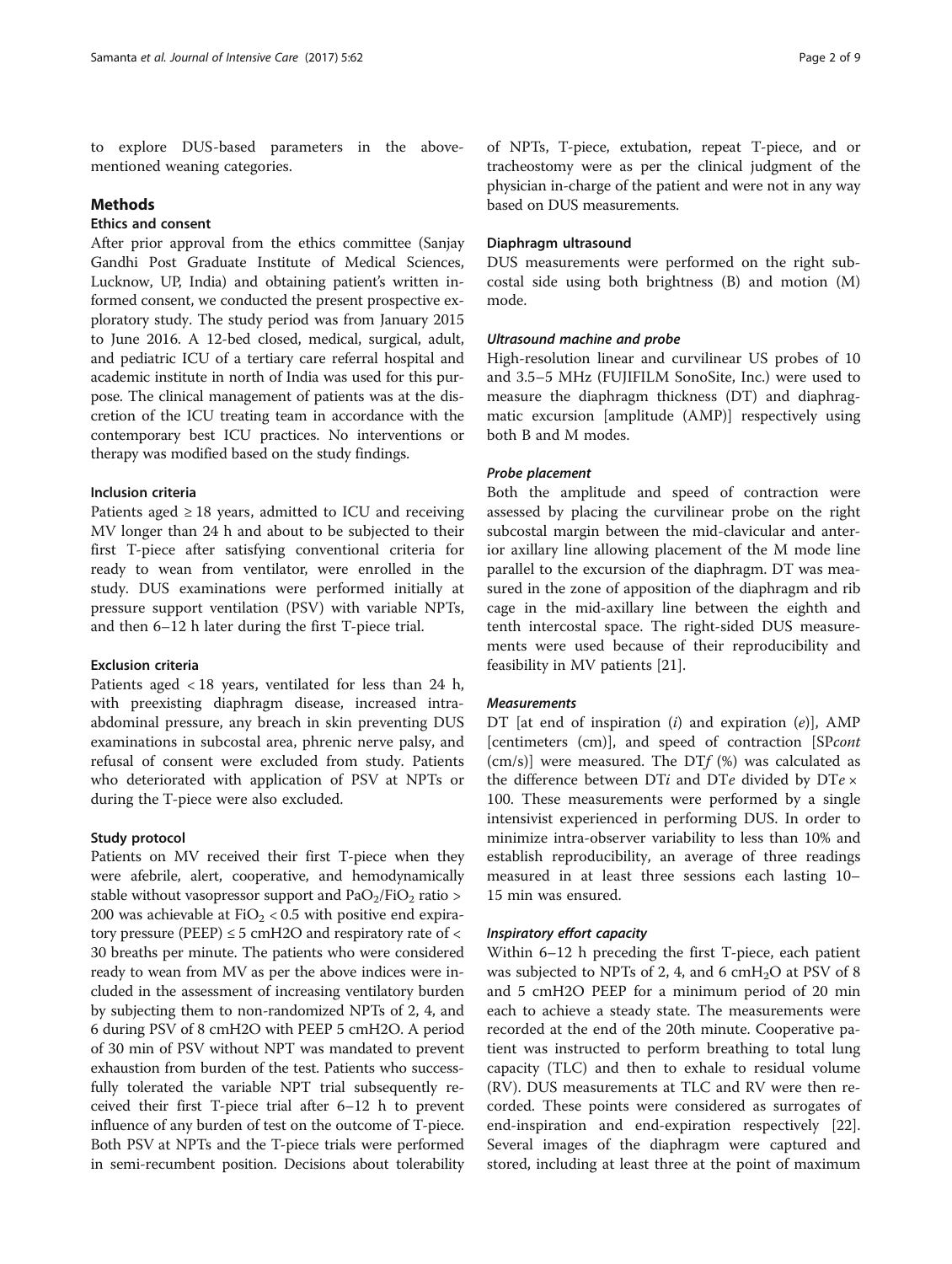thickening at TLC and at least three at minimum thickening at RV. Diaphragm measurements were taken at PSV at three different NPTs and during the period of the first Tpiece and at TLC and RV. Between each change over to a higher NPT, a rest period of 30 min on previous ventilatory support was mandatory to prevent exhaustion. The protocol was also interrupted for 30 min with increased pressure support after each trigger if signs of respiratory distress like respiratory rate > 35 breaths/min, SpO2 < 90%, heart rate > 140 beats/min, variation of > 30% from baseline, systolic blood pressure > 180 or < 90 mmHg, diaphoresis, or anxiety occurred. The time gap of 6–12 h between NPT trials and T-piece was incorporated to provide enough rest between the two procedures. SERVO-i-Maquet ventilator was used for mechanical ventilation of all patients included in the study.

# Definitions

Patients were categorized based on the following weaning classification [\[16](#page-8-0)].

#### Simple weaning

Patients who proceeded from initiation of weaning to successful extubation on their first SBT without any difficulty were categorized as simple weaning (SW).

#### Difficult weaning

Patients who failed initial weaning and required up to three SBTs or as long as 7 days from the first SBT to achieve successful weaning were categorized as having difficult weaning.

### Prolonged weaning

Patients who failed at least three weaning attempts or required 7 days of weaning after the first SBT were said to have prolonged weaning.

#### Weaning failure

It was defined as resumption of ventilatory support within 48 h of liberation from MV.

#### Complicated weaning

We grouped all patients with difficult, prolonged, and failed weaning together as complicated weaning (CW).

# Data collection

Demographic (age, gender, category of patient, care received prior to present admission, source of admission, type of illness, coexisting illness, and source of sepsis), severity [Acute Physiologic and Chronic Health Evaluation (APACHE-II) and Sequential Organ Dysfunction Assessment (SOFA)] scores, organ failure at admission, indication for intubation, ventilation-related characteristics like tracheostomy, spontaneous breathing trials (SBTs), time before initiation of T-piece, length of MV, and ICU stay, along with DUS-based parameters of thickness, amplitude, thickening fraction, and outcomes relating to SW and CW and 28-day survival, were all recorded.

### Sample size and statistical analysis Sample size

Sample size was calculated assuming simple weaning proportion of 0.5 and 25% relative error of the proportion at two-sided 95% confidence interval (CI). Finally, a minimum sample size of 62 was calculated for the study. Sample size was calculated using software power analysis and sample size (PASS version 8).

#### Statistical analysis

Normality of continuous data was tested using Shapiro-Wilk test. Non-normal, continuous data was expressed as median (interquartile range), while categorical data was expressed as frequency and percentage. Mann-Whitney  $U$  test was used to compare the medians between SW and CW. Kruskal-Wallis test was used for comparison of continuous variables between more than two groups. Chi-square test was used to compare the proportions/test the association between groups. For repeated observations over variable NPTs, Friedman analysis of variance (ANOVA) was used to estimate the significance. If in Friedman ANOVA the  $p$  value was observed to be significant, then the difference in medians between individual groups was further assessed using the Wilcoxon signed rank test. A two-tailed  $p$ value of < 0.05 was considered statistically significant. IBM, SPSS version 23 (SPSS Inc., Chicago, IL, USA), was used for statistical analysis.

#### Results

Sixty-four patients, 40 (62.5%) males, were included in the study. Baseline characteristics of the studied population were as depicted in Table [1.](#page-3-0) Approximately, 86% of patients were with medical illness. Prior to present ICU admission, nearly 73 and 48% received ICU and MV support, respectively. Nearly 45% of the studied patients had been transferred from ICUs of other hospitals. Sepsis was the predominant  $(17/64, \sim 27%)$  reason for admission, with nearly 66% of respiratory origin. Nearly 58% of patients had no coexisting illness. There were 33 and 31 patients in SW and CW group, respectively. The groups were not significantly different, except for the type of illness  $(p, 0.01)$  (Table [1](#page-3-0)). Amongst the CW group, there were 16, 10, and 5 patients with difficult, prolonged, and failed weaning, respectively. Their baseline characteristics were also comparable with SW (Table not shown).

The attributes of severity, MV, and outcomes were as depicted in Table [2](#page-4-0). APACHE-II and SOFA scores were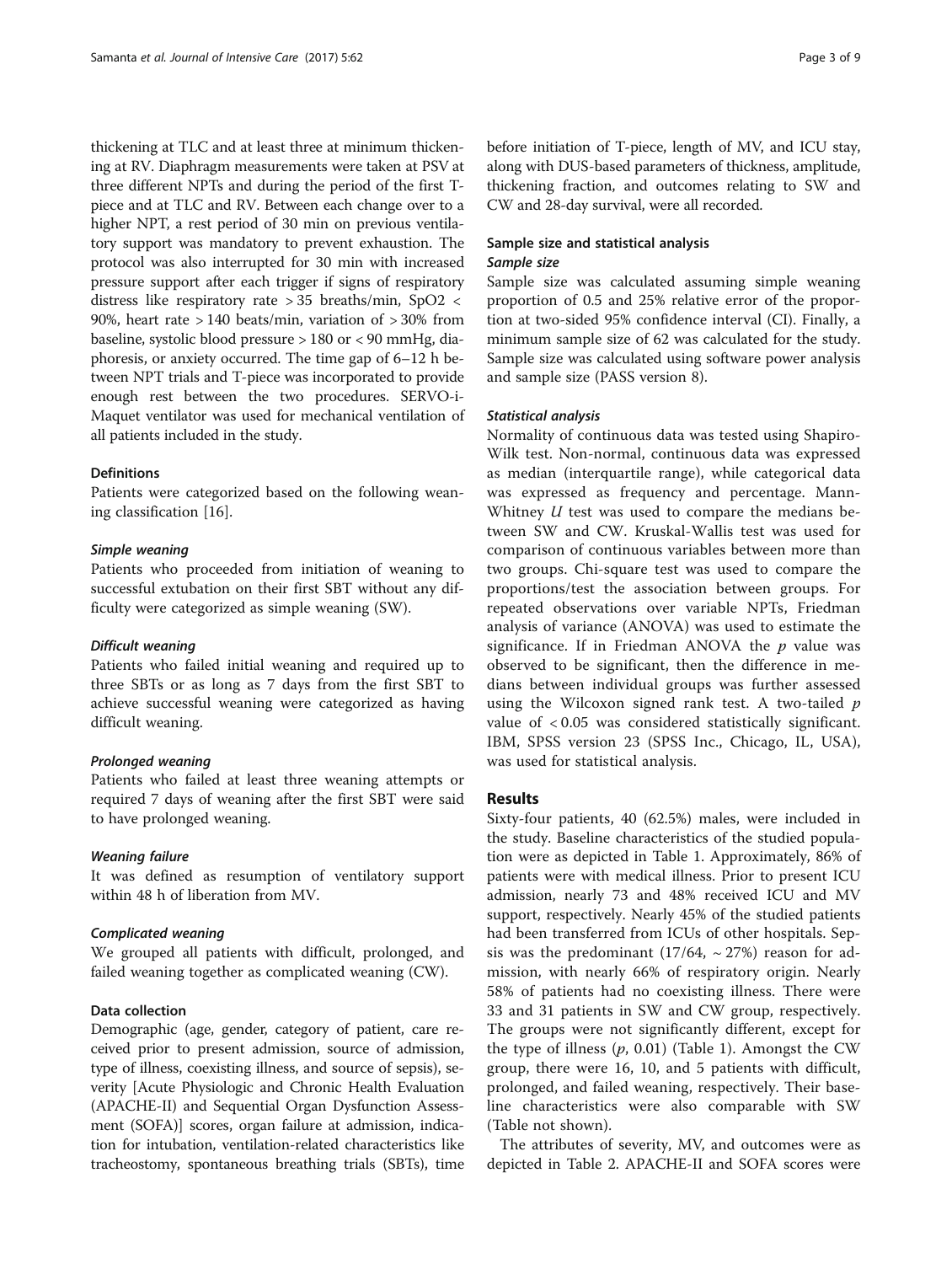<span id="page-3-0"></span>Table 1 Baseline characteristics of patients with different weaning outcomes

| Variables                               | All weaning<br>$(N = 64)$ | Simple weaning<br>$(n = 33)$ | Complicated weaning<br>$(n = 31)$ | $p$ value    |
|-----------------------------------------|---------------------------|------------------------------|-----------------------------------|--------------|
| Age, years                              | 37 (22-56)                | $39(21 - 54)$                | 37 (22-58)                        | 0.37         |
| Gender, male, n (%)                     | 40 (62.5)                 | 22 (66.7)                    | 18 (58.1)                         | 0.60         |
| Category of patients, n (%)             |                           |                              |                                   | 0.29         |
| Medical                                 | 55 (85.9)                 | 30 (90.9)                    | 25 (80.6)                         |              |
| Surgical                                | 9(14.1)                   | 3(9.1)                       | 6(19.3)                           |              |
| Care received prior to admission, n (%) |                           |                              |                                   |              |
| Intensive care                          | 47 (73.4)                 | 24 (72.7)                    | 23 (74.2)                         | $\mathbf{1}$ |
| Mechanical ventilation                  | 31 (48.4)                 | 13 (39.4)                    | 18 (58.1)                         | 0.21         |
| Source of admission, n (%)              |                           |                              |                                   | 0.05         |
| Emergency                               | 12 (18.8)                 | 5(15.1)                      | 7(22.6)                           |              |
| Intra-hospital ICU                      | 14 (21.9)                 | 11(33.3)                     | 3(9.7)                            |              |
| Inter-hospital ICU                      | 29 (45.3)                 | 11(33.3)                     | 18 (58.1)                         |              |
| Intra-hospital ward                     | 9(14.1)                   | 6(18.2)                      | 3(9.7)                            |              |
| Type of illness, n (%)                  |                           |                              |                                   |              |
| Sepsis                                  | 17 (26.6)                 | 11(33.3)                     | 6(19.3)                           | 0.01         |
| Neurological                            | 16(25)                    | 3(9.1)                       | 13 (41.9)                         |              |
| Cardiovascular                          | 3(4.7)                    | 3(9.1)                       | $\mathbf 0$                       |              |
| Gastrointestinal                        | 3(4.7)                    | 0                            | 3(9.7)                            |              |
| Hepatic                                 | 4(6.3)                    | 2(6.1)                       | 2(6.4)                            |              |
| Respiratory                             | 3(4.7)                    | 2(6.1)                       | 1(3.2)                            |              |
| SAP                                     | 4(6.3)                    | 1(3.0)                       | 3(9.7)                            |              |
| Tropical                                | 7(10.9)                   | 5(15.1)                      | 2(6.4)                            |              |
| Others                                  | 7(10.9)                   | 6(9.1)                       | 1(3.2)                            |              |
| Coexisting illness, n (%)               |                           |                              |                                   | 0.66         |
| <b>CKD</b>                              | 3(4.7)                    | 3(9.1)                       | $\mathbf 0$                       |              |
| COPD                                    | 3(4.7)                    | 1(3.0)                       | 2(6.4)                            |              |
| Hypertension                            | 6(9.4)                    | 2(6.1)                       | 4(12.9)                           |              |
| Hypertension, diabetes mellitus         | 7(10.9)                   | 3(9.1)                       | 4(12.9)                           |              |
| Hypothyroidism                          | 1(1.6)                    | 0                            | 1(3.2)                            |              |
| Multiple $(≥ 3)$                        | 3(4.7)                    | 2(6.1)                       | 1(3.2)                            |              |
| None                                    | 37 (57.8)                 | 20 (60.6)                    | 17 (54.8)                         |              |
| Other                                   | 4(6.3)                    | 2(6.1)                       | 2(6.4)                            |              |
| Source of sepsis, n (%)                 |                           |                              |                                   | 0.60         |
| Intra-abdominal                         | 8 (12.5)                  | 3(9.1)                       | 5(16.1)                           |              |
| Central nervous system                  | 8 (12.5)                  | 5(15.1)                      | 3(9.7)                            |              |
| Hepatic                                 | 1(1.6)                    | 1(3.0)                       | $\mathsf{O}\xspace$               |              |
| Respiratory                             | 42 (65.6)                 | 20 (60.6)                    | 22 (71.0)                         |              |
| None                                    | 1(1.6)                    | 1(3.0)                       | $\mathbf 0$                       |              |
| Unknown                                 | 4(6.3)                    | 3(9.1)                       | 1(3.2)                            |              |

Data is expressed in median (interquartile range), unless specified. Test for statistical significance (p value) used is Pearson chi-square for categorical data and Mann-Whitney  $U$  test for continuous measurements

Abbreviations: IQR interquartile range, ICU intensive care unit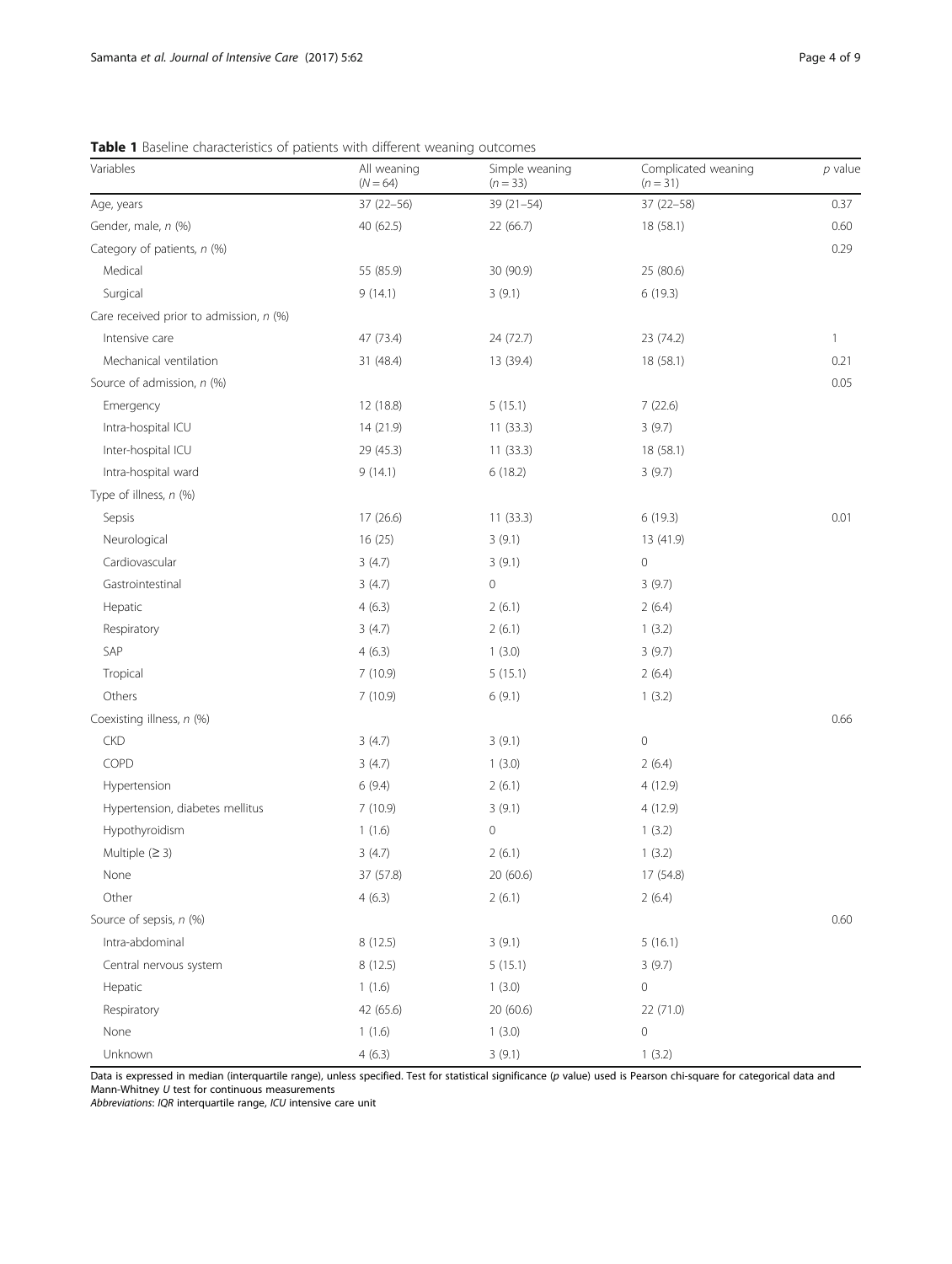| Variables                                      | All weaning<br>$(N = 64)$ | Simple weaning<br>$(n = 33)$ | Complicated weaning<br>$(n = 31)$ | $p$ value |
|------------------------------------------------|---------------------------|------------------------------|-----------------------------------|-----------|
| Severity scores at admission                   |                           |                              |                                   |           |
| <b>APACHE-II</b>                               | $12(10-16)$               | $12(10-15)$                  | $14(10-16)$                       | 0.47      |
| SOFA                                           | $8(6-10)$                 | $8(6-10)$                    | $8(6-10)$                         | 0.74      |
| No of organ failure at admission, n (%)        |                           |                              |                                   | 0.04      |
|                                                | 3(4.7)                    | $\overline{0}$               | 3(9.7)                            |           |
| 2                                              | 29 (45.3)                 | 18 (54.5)                    | 11(35.5)                          |           |
| 3                                              | 23 (35.9)                 | 13 (39.4)                    | 10(32.2)                          |           |
| $\overline{4}$                                 | 9(14.1)                   | 2(6.1)                       | 7(22.6)                           |           |
| Indication for intubation, n (%)               |                           |                              |                                   | 0.44      |
| Central nervous system                         | 20(31.3)                  | 9(27.3)                      | 11(35.5)                          |           |
| Respiratory                                    | 35 (54.7)                 | 20(60.6)                     | 15 (48.4)                         |           |
| Combination                                    | 2(3.1)                    | 0                            | 2(6.4)                            |           |
| Others                                         | 7(10.9)                   | 4(12.1)                      | 3(9.7)                            |           |
| Onset of illness requiring ICU admission, days | $7(5-11.7)$               | $7(5-12)$                    | $7(6-10)$                         | 0.79      |
| Tracheostomy, n (%)                            | 24 (37.5)                 | 1(3.0)                       | 23 (74.2)                         | < 0.001   |
| 1st T-piece failure, n (%)                     | 20 (31.3)                 | 0                            | 20 (64.5)                         | < 0.001   |
| Time to T-piece, days                          | $8(5-14)$                 | $6(4-8.5)$                   | $13(8-22)$                        | < 0.001   |
| MLV, days                                      | $12.5(6-21.7)$            | $6(5-9)$                     | 22 (14-28)                        | < 0.001   |
| LOS-ICU, days                                  | $14.5(8-28)$              | $8(7-14.5)$                  | $28(15-35)$                       | < 0.001   |
| Survival at 28 days, n (%)                     | 60 (93.8)                 | 33 (100)                     | 27(87.1)                          | 0.05      |
| Final outcome, n (%)                           |                           |                              |                                   | 0.07      |
| Death                                          | 4(6.3)                    | 0                            | 4(12.9)                           |           |
| Discharged to home                             | 39 (60.9)                 | 20(60.6)                     | 19 (61.3)                         |           |
| Transferred to ward                            | 21 (32.8)                 | 13 (39.4)                    | 8(25.8)                           |           |

<span id="page-4-0"></span>Table 2 Severity, ventilation, and outcome-related characteristics in weaning groups

Data is expressed in median (interquartile range), unless specified. Test for statistical significance (p value) used is Pearson chi-square for categorical data and Mann-Whitney U test for continuous measurements

Abbreviations: APACHE Acute Physiological and Chronic Health Evaluation, SOFA Sequential Organ Failure Assessment, ICU intensive care unit, MLV mechanical lung ventilation, LOS length of stay

comparable. Nearly 95% (61/64) of patients had two or more organ failures at admission, and they differed significantly between SW and CW  $(p, 0.04)$ . Nearly 37% (24/64) required tracheostomy (SW, 1 vs. CW, 23;  $p <$ 0.001) during ICU stay. Significantly delayed [CW, 13  $(8-22)$  day vs. 6  $(4-8.5)$  day in SW;  $p < 0.001$ )] and failed first T-piece [CW, 20 (64.5%) vs. Nil in SW;  $p < 0.001$ ] along with prolonged MV  $\left[ \text{CW}, 22 \right] (14-28)$  vs. 6 (5-9) in SW;  $p < 0.001$ ] and ICU stay [CW, 28 (15–35) days vs. 8 (7-14.5) days in SW;  $p < 0.001$ ] were observed in CW relative to SW (Table 2). Similar significance  $(p < 0.001)$ for these characteristics were also observed when comparing SW with difficult, prolonged, and failed weaning (Table not shown). Only one patient in the SW group got re-intubated and was later tracheostomized during the follow-up period of 28 days. All patients in CW group  $(n, 31)$  failed the first T-piece trial, and 23 (23/ 31, 74%) were tracheostomized. The remaining eight patients were extubated following more than one T- piece trial in the follow-up period. Post extubation non-invasive ventilation was used in eight patients in the CW group.

While 100% of patients in SW, difficult and prolonged weaning, survived 28 days, one of five (20%) in the failed weaning died within this period  $(p < 0.001)$  (Table not shown). The 28-day survival and final outcomes were comparable (Table 2). However, the four patients with CW who finally died were also the ones who had failed weaning and three of them died beyond 28 days of ICU stay.

The measurements of diaphragm (DTi, DTe, DTf, AMP, and SPcont) at NPTs of 2, 4, and 6 and during first Tpiece for SW and CW were as depicted in Table [3.](#page-5-0) Also depicted in the same table were inter- and intradifferences between groups. DTi exceeded DTe at all NPTs. The intergroup variability between SW and CW was statistically significant for DTi, DTf, AMP, and SPcont, at variable NPTs and T-piece (for each,  $p < 0.001$ ). Similar comparison of SW with difficult, prolonged, and failed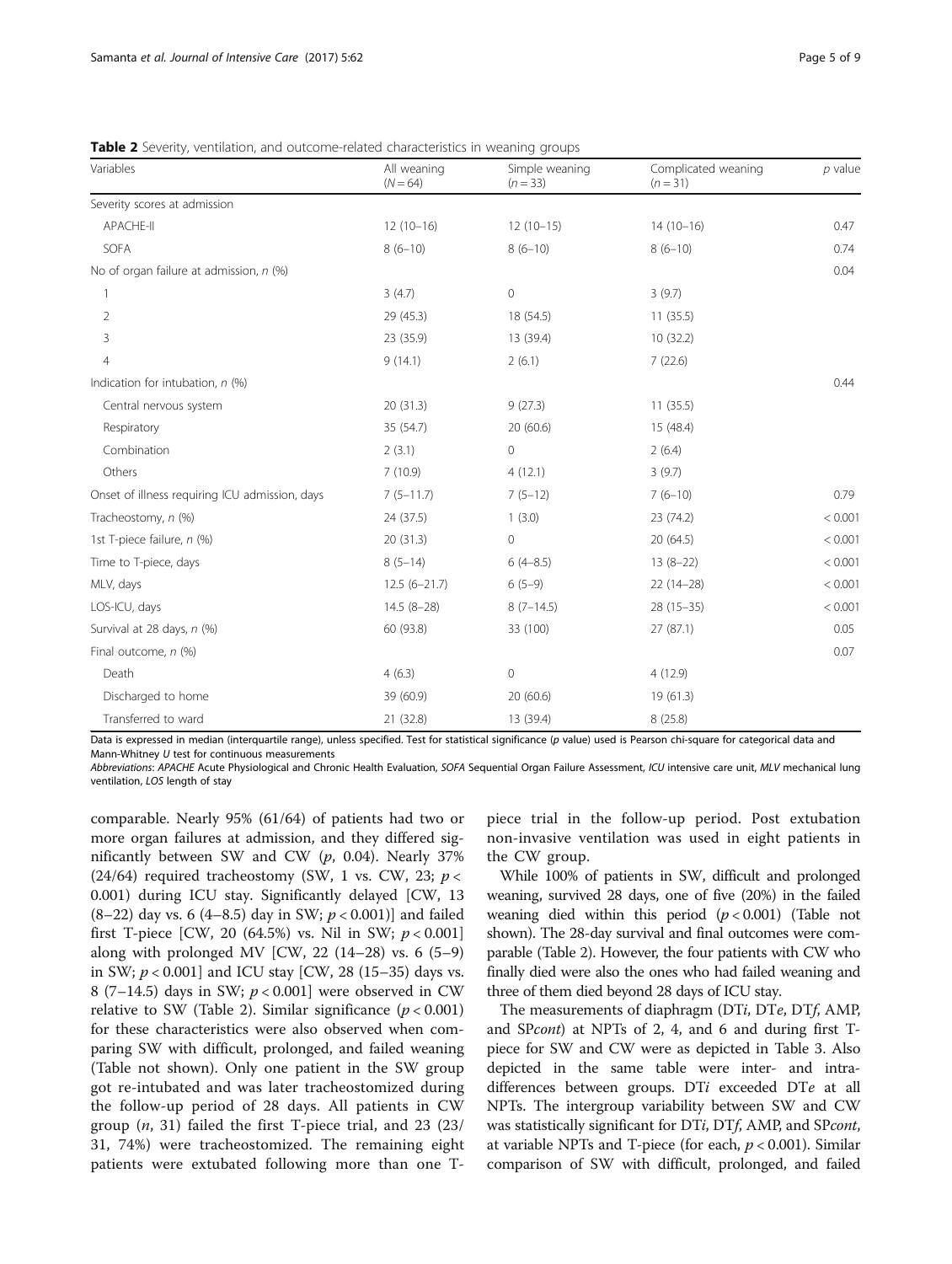| Diaphragm parameters | Weaning groups<br>$(N = 64)$                 | Negative pressure trigger<br>$(N = 64)$ |                   |                   |                   |              |                |                    |            |
|----------------------|----------------------------------------------|-----------------------------------------|-------------------|-------------------|-------------------|--------------|----------------|--------------------|------------|
| Median (IQR)         | Simple $(n = 33)$<br>Complicated<br>$(n=31)$ | $\mathfrak{D}$<br>$\overline{4}$        |                   | 6                 | T-piece           | $p^{\#}$     | $p^{\# \# \#}$ |                    |            |
|                      |                                              |                                         |                   |                   |                   | $\Delta$ 2-4 | $\Delta$ 4-6   | $\Delta$ 2-6       |            |
| DTi, mm              | Simple                                       | $2.2$ $(2.1-2.3)$                       | $2.2$ $(2.2-2.3)$ | $2.2$ $(2.2-2.3)$ | $2.2$ $(2.2-2.2)$ | $< 0.001*$   | $< 0.001*$     | $< 0.001*$         | $< 0.001*$ |
|                      | Complicated                                  | $2.0(2.0-2.1)$                          | $2.1(2-2.2)$      | $2.0(2.0-2.2)$    | $2.0(2.0-2.2)$    | $< 0.001*$   | $< 0.001*$     | $< 0.001*$         | 0.004      |
|                      | $p^{\#}$                                     | < 0.001                                 | < 0.001           | < 0.001           | < 0.001           |              |                |                    |            |
| DTe, mm              | Simple                                       | $1.7(1.6-1.7)$                          | $1.7(1.7-1.8)$    | $1.7(1.7-1.8)$    | $1.7(1.6-1.8)$    | $< 0.001*$   | $< 0.001*$     | 0.82               | $< 0.001*$ |
|                      | Complicated                                  | $1.6(1.5-1.7)$                          | $1.7(1.6-1.8)$    | $1.6(1.6-1.8)$    | $1.7(1.6-1.8)$    | 0.001        | $< 0.001*$     | 0.03               | 0.006      |
|                      | $p^{\#}$                                     | 0.22                                    | 0.31              | 0.10              | 0.16              |              |                |                    |            |
| DTf, %               | Simple                                       | $31(28-32)$                             | $31(28-35)$       | $29(26-32)$       | $29(26-33)$       | 0.010        | 0.40           | 0.001              | 0.05       |
|                      | Complicated                                  | $22(17-24)$                             | $22(18-27)$       | $23(18-25)$       | $21(17-25)$       | 0.34         | 0.94           | 0.28               | 0.50       |
|                      | $p^{\#}$                                     | < 0.001                                 | < 0.001           | < 0.001           | < 0.001           |              |                |                    |            |
| AMP, cm              | Simple                                       | $1.3(1.3-1.5)$                          | $1.3(1.3-1.5)$    | $1.3(1.2-1.4)$    | $1.3(1.2-1.4)$    | $< 0.001*$   | $< 0.001*$     | $< 0.001*$<br>0.49 |            |
|                      | Complicated                                  | $1.2(1.1-1.2)$                          | $1.2(1.1-1.3)$    | $1.2(1.1-1.2)$    | $1.2(1.1-1.2)$    | $< 0.001*$   | $< 0.001*$     | 0.01               | $< 0.001*$ |
|                      | $p^{\#}$                                     | < 0.001                                 | < 0.001           | < 0.001           | < 0.001           |              |                |                    |            |
| SPcont, cm/s         | Simple                                       | $1.3(1.3-1.3)$                          | $1.3(1.3-1.4)$    | $1.3(1.3-1.4)$    | $1.3(1.2-1.3)$    | $< 0.001*$   | 0.001          | $< 0.001*$         | 0.36       |
|                      | Complicated                                  | $1.2(1.1-1.2)$                          | $1.2(1.1-1.3)$    | $1.2(1.1-1.3)$    | $1.2(1.1-1.3)$    | 0.001        | $< 0.001*$     | 0.97               | $< 0.001*$ |
|                      | $p^{\#}$                                     | < 0.001                                 | < 0.001           | < 0.001           | < 0.001           |              |                |                    |            |

<span id="page-5-0"></span>Table 3 Differences between groups at variable negative pressure

Note: Tests of statistical significance used for  $p$  values:  $p^\sharp$ , Mann-Whitney  $U$  test;  $p^{\sharp\sharp}$ , Friedman ANOVA test;  $p^{\sharp\sharp\sharp}$ , Wilcoxon signed rank test;  $p^\sharp$ , < 0.001 highly significant Abbreviations: DTi thickness of diaphragm during inspiration, DTe thickness of diaphragm during expiration, TP T-piece, DTf diaphragm thickening fraction, AMP amplitude of diaphragm, SPcont speed of contraction of diaphragm

weaning patients was also significant ( $p < 0.001$ ) (Table not shown). The intra-group variability at different triggers and T-piece as assessed by Friedman ANOVA was statistically significant ( $p \le 0.001$ ) for all the measured diaphragm parameters except in the CW for  $DTf(p, 0.34)$ . Similar results of significance were also observed when SW was compared with difficult and prolonged weaning ( $p \le 0.001$ ), except that patients with failed weaning had a somewhat lower significance ( $p < 0.05$ ) (Table not shown). The  $\Delta 2-4$ ,  $\Delta 4-6$ , and Δ2–6 variables for SW and CW were as depicted in Table 3. For most, the significance was  $\leq 0.001$ , except for 2, 3, and 4 variables in  $\Delta 2-4$ ,  $\Delta 4-6$ , and  $\Delta 2-6$  respectively, wherein it was comparable. However, the  $\Delta$  variability (Table 3) increased when patients in SW were compared with difficult, prolonged, and failed weaning (Table not shown).

The sensitivity and specificity of various diaphragm measurements to predict SW was analyzed using the receiver operative characteristics (Table [4](#page-6-0)). With a cutoff at or above 25.5, 26.5, 25.5, and 24.5 for 2, 4, and 6 NPTs and T-piece, respectively, the DTf had a ROC AUC of  $\geq$  0.90. At NPT of 2, DTf had the highest sensitivity of 97%, albeit 81% specificity [ROC AUC, 0.91  $(0.84-0.99)$ ;  $p < 0.001$  compared to AMP and SPcont.

## **Discussion**

DUS is an acknowledged investigative tool for assessment of diaphragm in critically ill patients. The present prospective study utilized DUS measurements at variable inspiratory efforts to predict successful weaning. The main findings of our study were as follows: (1) DTf predicts simple weaning; (2) DUS parameters at variable NPTs can identify patients ready to wean; and (3) DUS can help analyze patients with complicated weaning.

#### DTf predicts simple weaning

In recent years, several DUS-based measurements and some derived parameters have been validated for predicting weaning in critically ill patients [[13, 14,](#page-7-0) [21](#page-8-0)–[23](#page-8-0)]. Similar to majority of previous studies [\[21](#page-8-0), [24, 25\]](#page-8-0), we too assessed the more feasible and highly reproducible right hemi-diaphragm via DUS. DTi, DTf, AMP, and SPcont were all significantly higher in SW compared to CW (Table 3) or difficult, prolonged, and failed weaning (Table not shown), both at variable NPTs and during Tpiece  $(p < 0.001)$ . These parameters were also relatively better at different NPTs than during T-piece for predicting SW. The DTf cutoff  $\geq$  25.5% with AUC of 0.91 had sensitivity and specificity of 97 and 81% respectively at NPT of 2 for predicting SW. This sensitivity was higher than the AMP (cutoff  $\geq$  1.21 cm) and SP*cont* (cutoff  $\geq$ 1.24 cm/s) at same NPT, desirable to predict SW. Variable DTf cutoffs have been used previously. DiNino et al., in 2014, studied DUS in 63 patients before extubation, during SBT or pressure support trial [[23\]](#page-8-0). They suggested that a threshold DTf of greater or equal to 30%, with a positive predictive value (PPV) and negative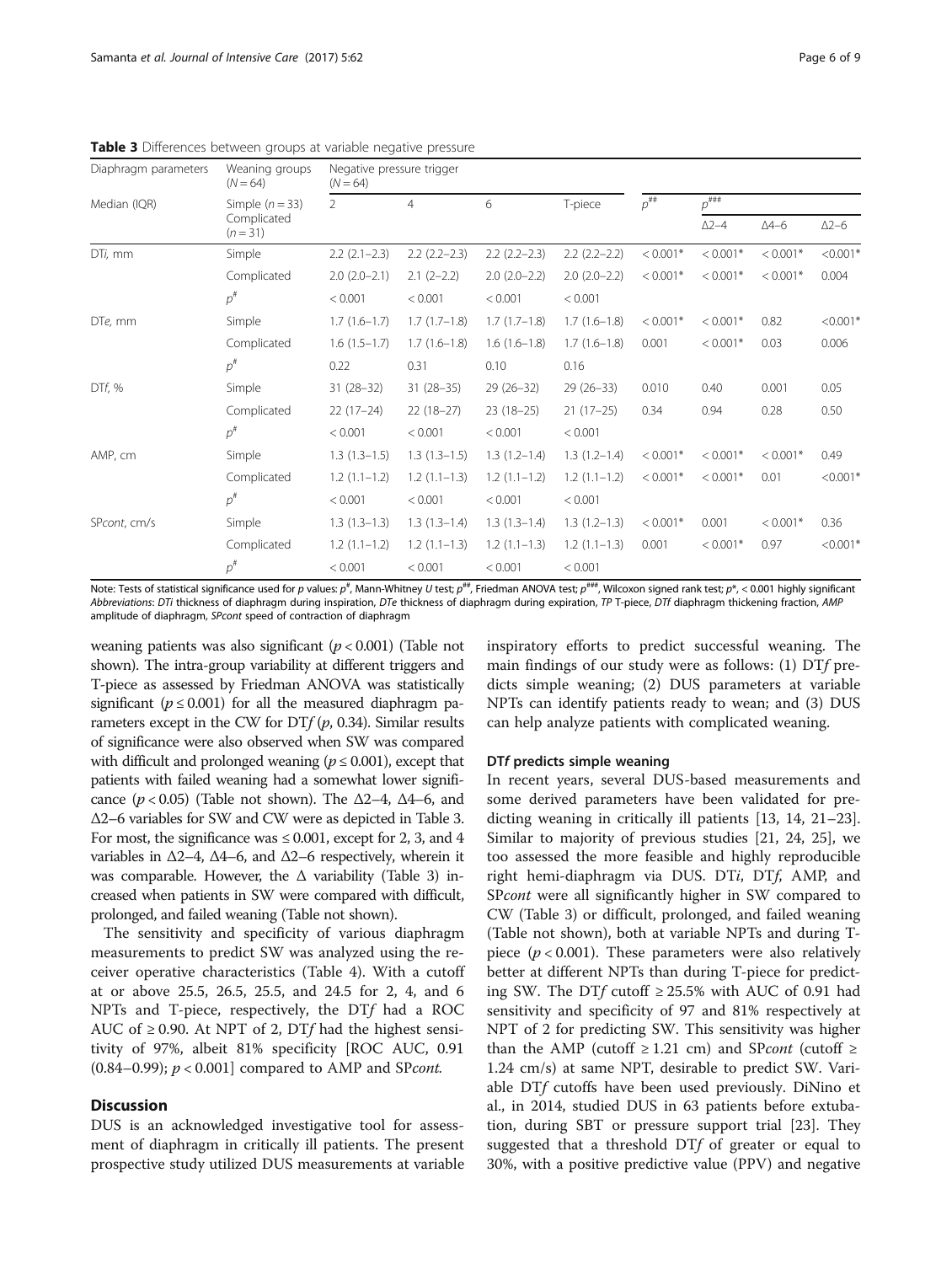| Diaphragm parameter  | Cutoff      | ROC of AUC (95% CI)    | Sensitivity (%) | Specificity (%) | $p$ value |
|----------------------|-------------|------------------------|-----------------|-----------------|-----------|
| DTf, % NPT           |             |                        |                 |                 |           |
| 2                    | $\geq 25.5$ | $0.91(0.84 - 0.99)$    | 97              | 81              | < 0.001   |
| 4                    | $\geq 26.5$ | $0.93$ $(0.87 - 0.99)$ | 87              | 75              | < 0.001   |
| 6                    | $\geq$ 25.5 | $0.91(0.84 - 0.99)$    | 90              | 88              | < 0.001   |
| T-piece              | $\geq$ 24.5 | $0.90(0.82 - 0.97)$    | 87              | 75              | < 0.001   |
| AMP, inspiration, cm |             |                        |                 |                 |           |
| 2                    | $\geq 1.21$ | $0.87(0.78 - 0.96)$    | 87              | 75              | < 0.001   |
| $\overline{4}$       | $\geq 1.27$ | $0.81(0.71 - 0.92)$    | 81              | 81              | < 0.001   |
| 6                    | $\geq 1.24$ | $0.77(0.66 - 0.88)$    | 84              | 59              | < 0.001   |
| T-piece              | $\geq 1.20$ | $0.76$ $(0.65 - 0.88)$ | 72              | 55              | < 0.001   |
| SPcont, cm/s         |             |                        |                 |                 |           |
| $\overline{2}$       | $\geq 1.24$ | $0.94(0.88 - 0.99)$    | 84<br>91        |                 | < 0.001   |
| $\overline{4}$       | $\geq 1.27$ | $0.94(0.89 - 0.99)$    | 93              | 78              | < 0.001   |
| 6                    | $\geq 1.24$ | $0.89(0.81 - 0.96)$    | 78              | 71              | < 0.001   |
| T-piece              | $\geq 1.23$ | $0.86$ $(0.77 - 0.94)$ | 87              | 68              | < 0.001   |

<span id="page-6-0"></span>Table 4 Prediction of simple weaning

Abbreviations: ROC receiver operative characteristics, AUC area under curve, CI confidence interval, DTf diaphragm thickening fraction, AMP amplitude of diaphragm, SPcont speed of contraction of diaphragm

predictive value (NPV) of 91 and 63%, respectively, for extubation success, performed similarly during SBT or pressure support ventilation. Similarly, Ferrari et al., in 46 patients of repeated weaning failure, suggested that a cutoff DTf greater or equal to 36%, during SBT in tracheostomized patients, was associated with a PPV and NPV of 92 and 75%, respectively, for successful or failed weaning at 48 h [[22\]](#page-8-0). By comparison, rapid shallow breathing index (RSBI) < 105 had sensitivity, specificity, PPV, and NPV of 93, 88, 93, and 88%, respectively, for determining successful SBT. The plausible explanation of a lower DTf threshold in our study is due to differences in methodology, variable inspiratory efforts, patient population, and severity of illness at ICU admission, metabolic conditions, and duration of MV. Several studies report superiority of DTf over diaphragm excursions as a marker of diaphragm function [\[26](#page-8-0), [27\]](#page-8-0). However, we studied predictability of weaning via DUS at variable inspiratory efforts and observed a higher sensitivity and comparable AUC for DTf to predict SW.

# DUS parameters at variable NPTs can identify patients ready to wean

The ROC AUC, sensitivity, and specificity during Tpiece for DTf, AMP, and SPcont were lower as compared to NPTs at comparable cutoffs (Table 4). DUS measurements at NPT of 2 were observed to be more favorable for predicting SW compared to T-piece. Both, DTf and AMP, showed higher or comparable sensitivity and specificity at NPT of 2 relative to NPT of 6. Hence, SW prediction can be performed prior to T-piece and at lower NPTs. No previous studies have reported this.

DUS can help analyze patients with complicated weaning Diaphragm excursion [[13](#page-7-0)], twitch tracheal pressure [\[15](#page-7-0)], and trans-diaphragmatic twitch pressure [[26, 27\]](#page-8-0) have all been used to quantify diaphragm dysfunction. These studies have reported increased mortality and morbidity associated with diaphragm dysfunction. However, we categorized our patients into SW and CW. All DUS parameters were significantly lower in the CW group, and these patients also had delayed and failed SBT and prolonged MV and length of ICU stay. Similar outcomes were observed in the difficult, prolonged, and failed weaning patients. These were similar to findings of earlier study [\[17](#page-8-0)]. Only patients with failed weaning died.

### Limitations

Several limitations of our study were as follows: (1) single-center study with a small sample size; (2) DTf cutoff not validated; (3) illness- and severity-specific variability not ascertained due to a small sample size; (4) minimal differences between measurements altered the weaning categorization; (5) small number of patients in difficult, prolonged, and failed weaning may have overestimated the differences; (6) trigger sensitivity not randomized; (7) due to small sample size, independent trigger sensitivity for each patient group could not be individually tested; (8) workload increase contributed by the burden of test and its impact on T-piece outcome could not be clearly ascertained; ideally, these two observations should have been done separately to avoid influence; (9) rest period of 30 min between variable triggers may have been insufficient to relieve the fatigue imposed; (10) DUS-based measurements were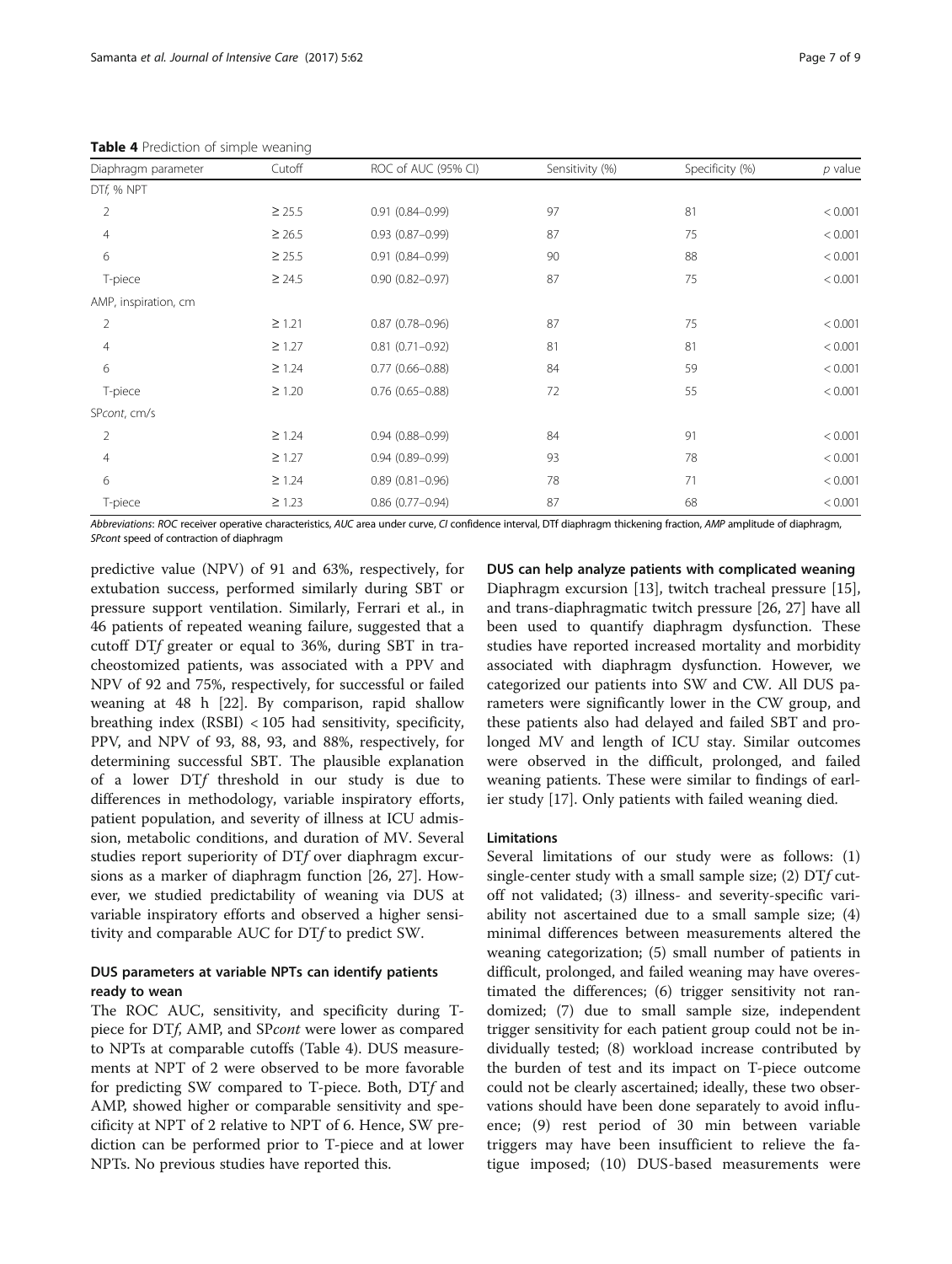<span id="page-7-0"></span>not compared against traditional weaning indices; (11) trends of DUS measurements overtime in CW group may have better correlated with outcomes; (12) interobserver variability not assessed; (13) due to nonavailability of ventilator-coupled USG machine, only cooperative patients could be included in the study; (14) factors affecting the DTf, their impact on weaning, and how they could be modified to optimize weaning were not studied.

Despite the abovementioned shortcomings, our study is a humble exploratory attempt to use DUS measurements to identify patients with SW even before their first T-piece trial. DTf, AMP, and SPcont with cutoffs  $\geq$ 25.5%,  $\geq$  1.2 cm, and  $\geq$  1.24 cm/s, respectively, at NPT of 2 may help to not only determine which patient will safely endure the T-piece but also predict a successful Tpiece trial. These measures may also help to further analyze patients with CW. Furthermore, DTf values could also be of use to optimize CW patients for further extubation trials.

# Conclusion

Ultrasound-based diaphragm measurements at variable inspiratory efforts can help identify patients safe and ready to wean even without enduring a T-piece. Amongst these parameters, DTf, apart from recognizing readiness to wean, can also predict simple weaning. However, a larger multicenter study is still required to validate the observed DTf cutoff in our study. Research on factors which affect the DTf and their modification to optimize weaning need to be further explored.

#### Abbreviations

AMP: Amplitude; APACHE: Acute Physiology and Chronic Health Evaluation; CW: Complicated weaning; DT: Diaphragm thickening; DTe: Diaphragm thickening during expiration; DTf: Diaphragm thickening fraction; DTi: Diaphragm thickening during inspiration; DUS: Diaphragm ultrasound; ICU: Intensive care unit; MV: Mechanical ventilation; NPTs: Negative pressure triggers; PSV: Pressure support ventilation; RV: Residual volume; SOFA: Sequential Organ Failure Assessment; SPcont: Speed of contraction; SW: Simple weaning; TLC: Total lung capacity

#### Acknowledgements

The authors wish to thank the Department of Biostatistics and Health Informatics, Sanjay Gandhi Post Graduate Institute of Medical Sciences (SGPGIMS), Lucknow, Uttar Pradesh, India, for the support provided in the statistical analysis of the results.

#### Funding

The author(s) received no financial support for this study.

#### Availability of data and materials

Please contact the author for data requests.

#### Authors' contributions

RKS and SS contributed equally to the design, data acquisition, statistical calculations, and manuscript preparation. AKB, BP, AZ, and MG contributed equally to the manuscript preparation. All authors read and approved the final manuscript.

#### Ethics approval and consent to participate

The Institutional Ethics Committee of Sanjay Gandhi Post Graduate Institute of Medical Sciences, Lucknow, Uttar Pradesh, India, approved the study. Written informed consent was obtained from all patients or their first of kin as appropriate, prior to inclusion in the study.

#### Consent for publication

Not applicable.

#### Competing interests

The authors declare that they have no competing interests.

#### Publisher's Note

Springer Nature remains neutral with regard to jurisdictional claims in published maps and institutional affiliations.

#### Received: 20 June 2017 Accepted: 3 November 2017 Published online: 13 November 2017

#### References

- 1. Epstein SK, Ciubotaru RL, Wong JB. Effect of failed extubation on the outcome of mechanical ventilation. Chest. 1997;112:186–92.
- 2. Seymour CW, Martinez A, Christie JD, Fuchs BD. The outcome of extubation failure in a community hospital intensive care unit: a cohort study. Crit Care. 2004;8:R322–7.
- 3. Coplin WM, Pierson DJ, Cooley KD, Newell DW, Rubenfeld GD. Implications of extubation delay in brain-injured patients meeting standard weaning criteria. Am J Respir Crit Care Med. 2000;161:1530–6.
- 4. Esteban A, Alía I, Tobin MJ, Gil A, Gordo F, Vallverdú I, Blanch L, Bonet A, Vázquez A, de Pablo R, Torres A, de La Cal MA, Macías S. Effect of spontaneous breathing trial duration on outcome of attempts to discontinue mechanical ventilation. Spanish Lung Failure Collaborative Group. Am J Respir Crit Care Med. 1999;159:512–8.
- 5. Esteban A, Alía I, Ibañez J, Benito S, Tobin MJ. Modes of mechanical ventilation and weaning. A national survey of Spanish hospitals. The Spanish Lung Failure Collaborative Group. Chest. 1994;106:1188–93.
- 6. Esteban A, Frutos F, Tobin MJ, Alía I, Solsona JF, Valverdú I, Fernández R, de la Cal MA, Benito S, TomásR, et al. A comparison of four methods of weaning patients from mechanical ventilation. Spanish Lung Failure Collaborative Group. N Engl J Med. 1995;332:345–50.
- 7. Tobin MJ, Laghi F, Jubran A. Narrative review: ventilator-induced respiratory muscle weakness. Ann Intern Med. 2010;153:240–5.
- 8. Laghi F, Tobin MJ. Disorders of the respiratory muscles. Am J Respir Crit Care Med. 2003;168:10–48.
- 9. Powers SK, Shanely RA, Coombes JS, Koesterer TJ, McKenzie M, Van Gammeren D, Cicale M, Dodd SL. Mechanical ventilation results in progressive contractile dysfunction in the diaphragm. J Appl Physiol. 2002; 92:1851–8.
- 10. Sassoon CS, Caiozzo VJ, Manka A, Sieck GC. Altered diaphragm contractile properties with controlled mechanical ventilation. J Appl Physiol. 2002;92: 2585–95.
- 11. Levine S, Nguyen T, Taylor N, Friscia ME, Budak MT, Rothenberg P, Zhu J, Sachdeva R, Sonnad S, Kaiser LR, Rubinstein NA, Powers SK, Shrager JB. Rapid disuse atrophy of diaphragm fibers in mechanically ventilated humans. N Engl J Med. 2008;358:1327–35.
- 12. Jaber S, Petrof BJ, Jung B, Chanques G, Berthet JP, Rabuel C, Bouyabrine H, Courouble P, Koechlin-Ramonatxo C, Sebbane M, Similowski T, Scheuermann V, Mebazaa A, Capdevila X, Mornet D, Mercier J, Lacampagne A, Philips A, Matecki S. Rapidly progressive diaphragmatic weakness and injury during mechanical ventilation in humans. Am J Respir Crit Care Med. 2011;183:364–71.
- 13. Kim WY, Suh HJ, Hong SB, Koh Y, Lim CM. Diaphragm dysfunction assessed by ultrasonography: influence on weaning from mechanical ventilation. Crit Care Med. 2011;39:2627–30.
- 14. Matamis D, Soilemezi E, Tsagourias M, Akoumianaki E, Dimassi S, Boroli F, Richard JC, Brochard L. Sonographic evaluation of the diaphragm in critically ill patients. Technique and clinical applications. Intensive Care Med. 2013;39:801–10.
- 15. Demoule A, Jung B, Prodanovic H, Molinari N, Chanques G, Coirault C, Matecki S, Duguet A, Similowski T, Jaber S. Diaphragm dysfunction on